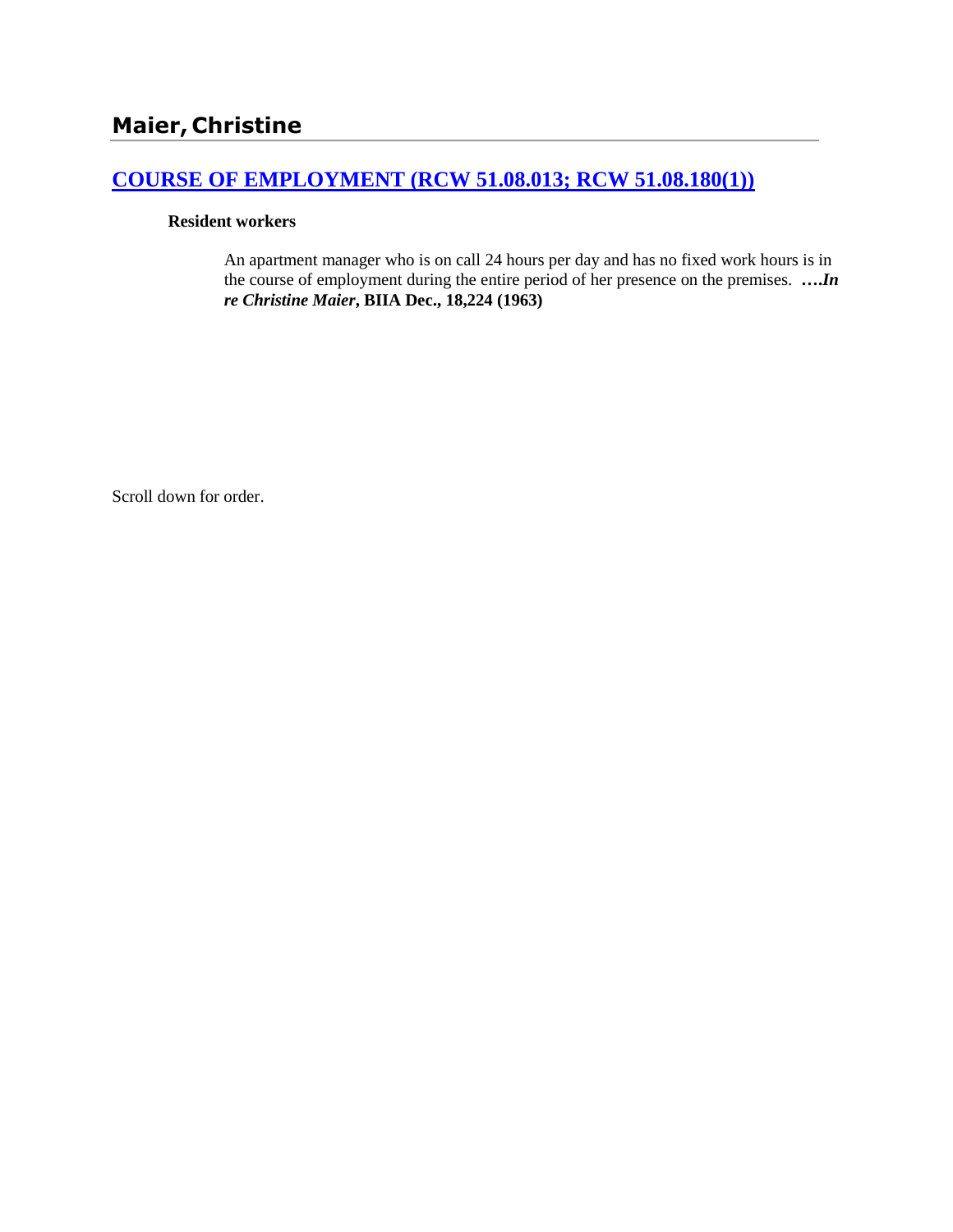#### **BEFORE THE BOARD OF INDUSTRIAL INSURANCE APPEALS STATE OF WASHINGTON**

**)**

**IN RE: CHRISTINE MAIER ) DOCKET NO. 18,224**

**CLAIM NO. C-839491 ) DECISION AND ORDER**

APPEARANCES:

Claimant, Christine Maier, by Walthew, Warner & Keefe, per Charles F. Warner and Eugene Arron

Employer, William Cloes, Pre se

Department of Labor and Industries, by The Attorney General, per Thomas O'Malley and Ronald H. Mentele, Assistants

This is an appeal filed by the claimant, Christine Maier, on July 19, 1962, from an order of the supervisor of industrial insurance dated July 9, 1962, rejecting her claim for benefits under the workmen's compensation act on the ground that the claimant was "not under the industrial insurance act." **REVERSED AND REMANDED**.

## **DECISION**

On July 17, 1963, Hearing Examiner Jean R. Sherrard issued a Proposed Decision and Order finding that at the time of her injury the claimant was not performing the duties of a janitor, maintenance man or chamber maid, and was not in the course of her employment with William Cloes, from which he concluded that the claimant was not engaged in employment covered under the compulsory provisions of the workmen's compensation act at the time of her injury on August 28, 1961, and that the order of the supervisor of industrial insurance rejecting her claim should be sustained. The claimant filed a statement of exceptions within the time required by law to the findings above-mentioned and to the conclusions and decision and order as being based on "an erroneous interpretation of the law."

It is the claimant's contention that she was engaged in employment classified as extrahazardous by R.C.W. 51.12.010, which includes:

> "....janitors, chambermaids, porters, ..and maintenance men employed in apartment houses,..."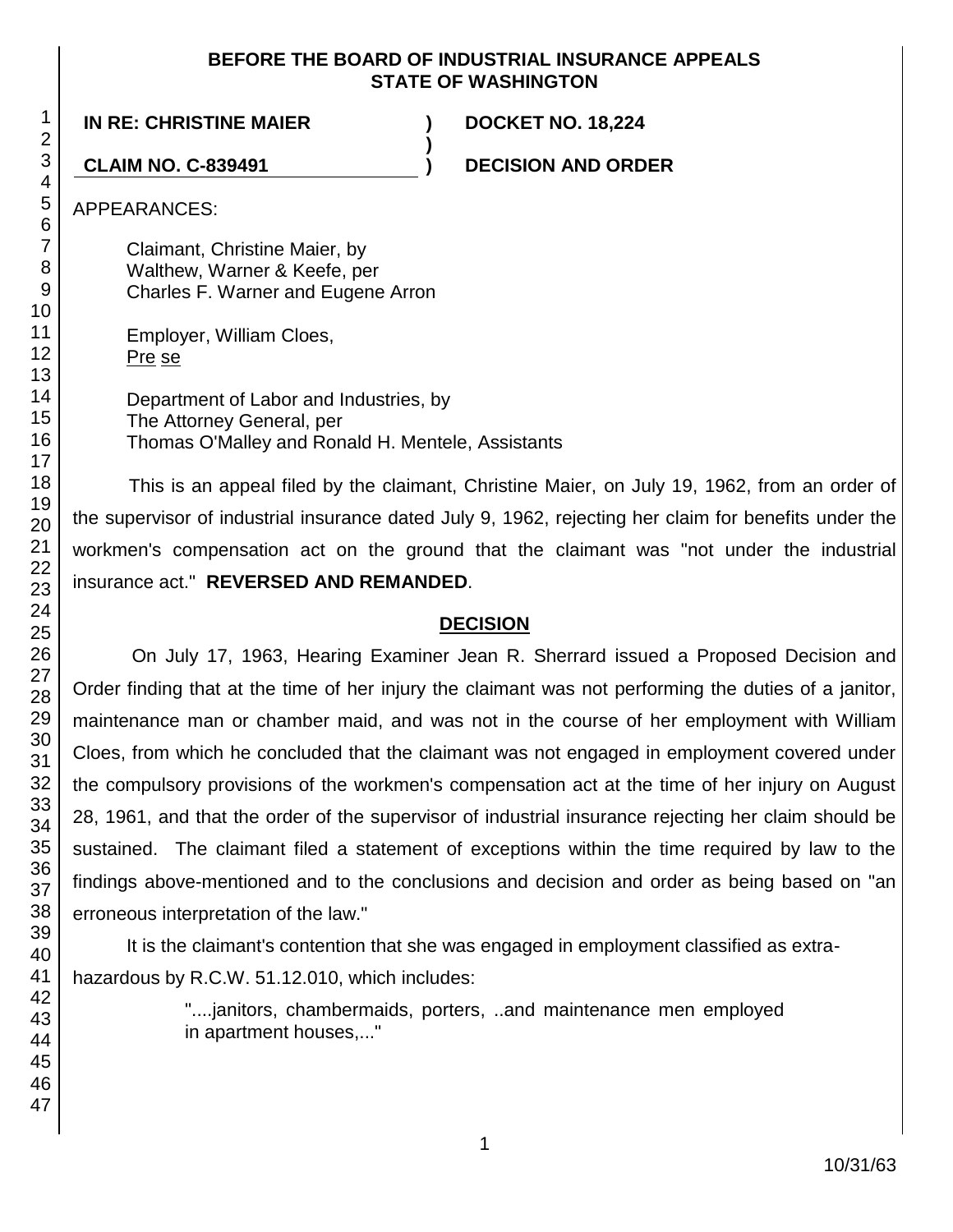It appears from the statement of the department's counsel at the conclusion of the claimant's testimony in this case that the claimant's claim was rejected because the information in the department file indicated that the claimant" merely collected rent, answered the phone and made bank deposits." However, after the presentation of the testimony of the employer at a subsequent hearing and the department rested its case, its counsel stated that the department's position was that the claimant was not covered under the provisions of 15.12.010 because "there has been no showing that Mrs. Maier was in fact the employee hired and that she has voluntarily assumed the duties of the employee hired, that there has been no showing that she was under it, since the duties she has listed have been voluntary and not those of the hired employee."

The record, in our opinion, clearly establishes that the claimant and her husband were jointly employed by Mr. William Cloes (as found by the Hearing Examiner in his Proposed Decision and Order) as resident managers in a 16-unit, 3-story apartment house in Seattle; that their duties involved routine maintenance and janitorial services in addition to renting apartments, collecting rents and being on the premises to represent the owner, for which services they received a rentfree apartment.

Mr. Maier was regularly employed elsewhere during the daytime, and most of the duties of managing and maintaining the apartment house devolved upon Mrs. Maier. She testified that she was on duty 24 hours a day, that she cleaned halls, washed windows, took care of the furnace, cleaned the laundry room, cleaned vacated apartments, including painting "whatever I could reach," replaced fuses and light bulbs, collected rents, deposited receipts and paid certain bills by check as authorized by Mr. Cloes.

The only duties that Mr. Cloes stated that Mr. and Mrs. Maier were not required to perform were cleaning and painting apartments. He conceded that they actually did this work and stated that he "appreciated the fact that they did" and that "I am not going to criticize them for doing more than they have to." Further, he admitted that Mr. and Mrs. Maier were required to perform other janitorial duties, such as cleaning the halls and taking care of the furnace. While the rent-free apartment he consideration which Mr. and Mrs. Maier received for their services, it was also a necessary requirement that they live in the apartment, that is, as stated by Mr. Cloes "it is necessary that someone is there, particularly in the evening." (Emphasis added).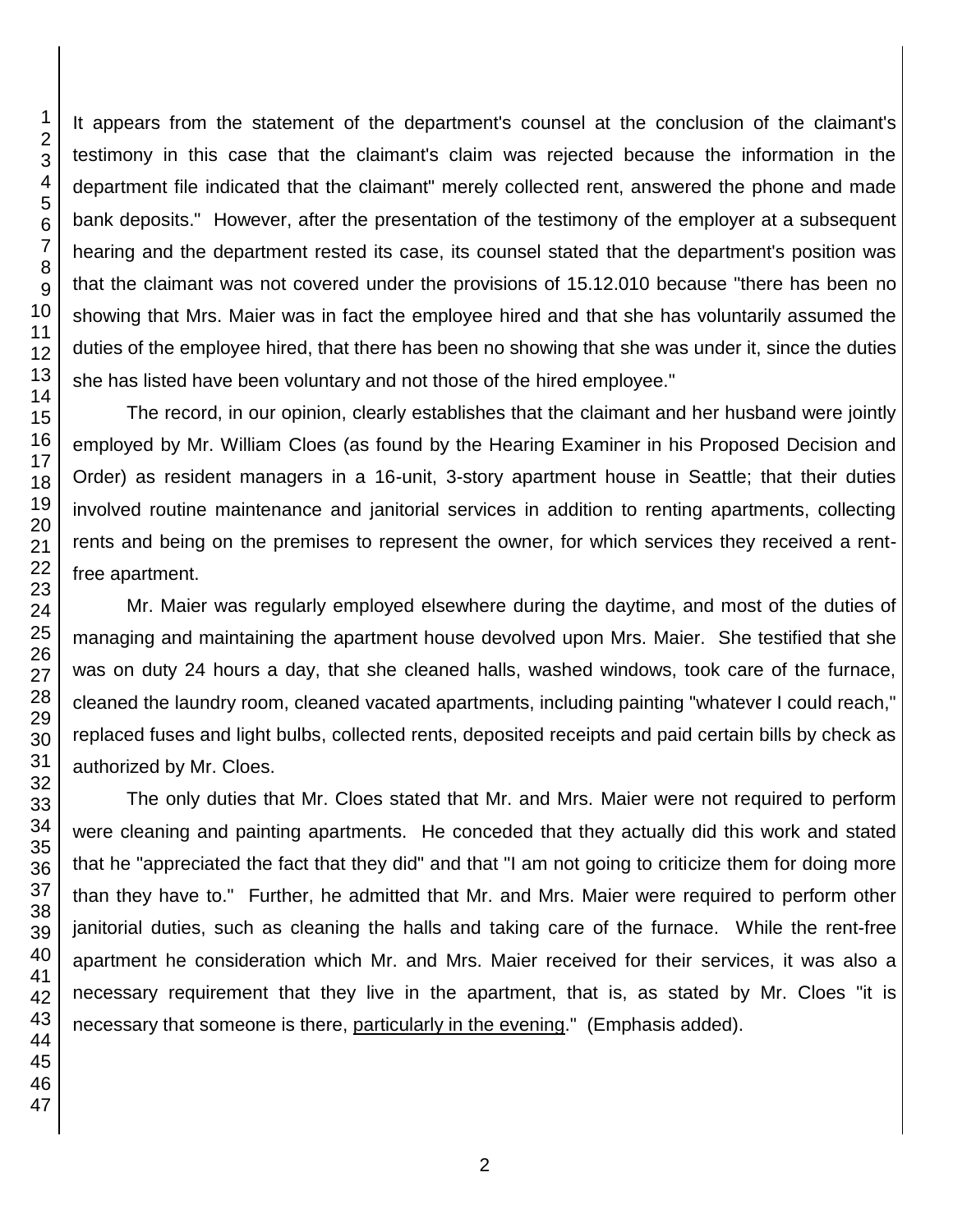On October 28, 1961, Mrs. Maier had collected \$375.00 in rent money after the banks had closed and she placed the money in a "special place" in a closet, known only to her, her husband, and Mr. Cloes. That evening while Mrs. Maier was alone in the apartment, a man came to her door and demanded "the money." She stated she had no money and the intruder struck her. She attempted to defend herself with a chair, but he twisted her left arm, breaking her arm, and she "passed out." He then "tore the whole apartment upside down and he found the money."

The Board's Hearing Examiner concluded, in affect, that the claimant was not in the course of her extra-hazardous employment at the time of her injury as she was not engaged in the performance of janitorial or maintenance duties at that time. This approach to the legal problem presented, in our opinion, overlooks the well established "resident employee" rule, which is stated in Larson on the Law of Workmen's Compensation (Volume 1, Sec. 24.00) as follows:

> "When an employee is required to live on the premises, either by his contract of employment or by the nature of the employment, and is continuously on call (whether or not actually on duty), the entire period of his presence on the premises pursuant to this requirement is deemed included in the course of employment. However, if the employee has fixed hours of work outside of which he is not on call, compensation is awarded usually only if the source of injury was a risk associated with the conditions under which claimant lived because of the requirement of remaining on the premises."

The claimant, in the case here under consideration, was required to live on the premises, was continuously on call and had no fixed hours of work, so that under the rule above quoted she would have to be considered as having been in the course of her employment at the time of her injury even if her injury had not been related in any manner to the duties of her contract of employment. In addition, in this case, the claimant was obviously the victim of a work-connected assault, having been injured while trying to protect her employer's funds.

We conclude, therefore, that the claimant was covered under the compulsory provisions of the workmen's compensation act at the time of her injury and that the supervisor's order rejecting her claim should be reversed.

## **FINDINGS OF FACT**

In view of the foregoing, and after reviewing the entire record herein, the Board finds as follows:

1. The claimant, Christine Maier, filed areport of accident with the department of labor and industries on November 30, 1961, alleging that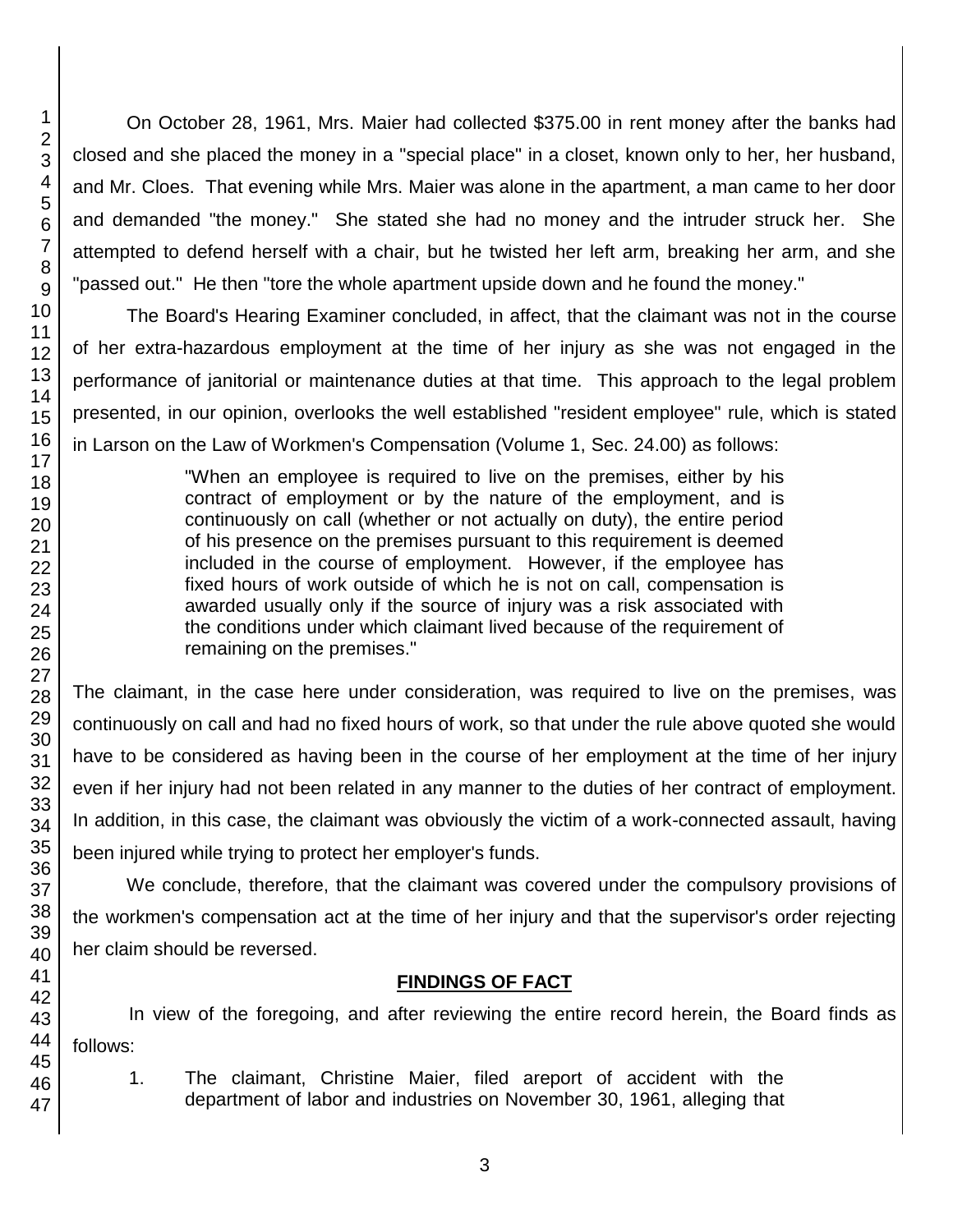she sustained an injury as the result of an assault by a burglar in the course of her employment with William Cloes on August 28, 1961. On July 9, 1962, the supervisor of industrial insurance issued an order rejecting the claim for the stated reason that the claimant was "not under the industrial insurance act." On July 19, 1962, the claimant filed a notice of appeal with this Board, and the appeal was granted by a Board order dated August 3, 1962.

- 2. At the time of her injury on August 28, 1961, and for some time prior thereto, the claimant and her husband were jointly employed by Mr. William Cloes as resident managers of a 3-story apartment house in Seattle. Their duties involved routine maintenance and janitorial services and in addition, renting apartments, collecting rents, depositing the rents collected in a bank and paying certain bills by check as authorized by Mr. Cloes. Mr. Maier was otherwise employed during the daytime, and most of the duties of managing and maintaining the apartment house devolved upon Mrs. Maier.
- 3. Mr. and Mrs. Maier received a rent-free apartment for their services, and the nature of their employment was such that they were required to live on the premises and were on call 24 hours a day.
- 4. On August 28, 1961, Mrs. Maier had collected \$375.00 in rent money after the banks had closed and she placed the money in a "special place" in a closet, known only to her, her husband and Mr. Cloes. That evening while Mrs. Maier was alone in the apartment, a man came to the door and demanded "the money." She stated she had no money and the intruder struck her. She attempted to defend herself with a chair, but he twisted her left arm, breaking her arm and she lost consciousness. The burglar then "tore the whole apartment upside down and he found the money."

### **CONCLUSIONS OF LAW**

Based on the foregoing findings of fact, the Board concludes:

- 1. This Board has jurisdiction of the parties and subject matter of this appeal.
- 2. The claimant, Christine Maier, was engaged in employment covered under the compulsory provisions of the workmen's compensation act and was in the course of her employment at the time of her injury on August 28, 1961.
- 3. The order of the supervisor of industrial issued herein on July 9, 1962, should be reversed.

#### **ORDER**

Now, therefore, it is hereby ORDERED that the order of the supervisor of industrial insurance issued herein on July 9, 1962, be, and the same is hereby, reversed and the above-numbered

1